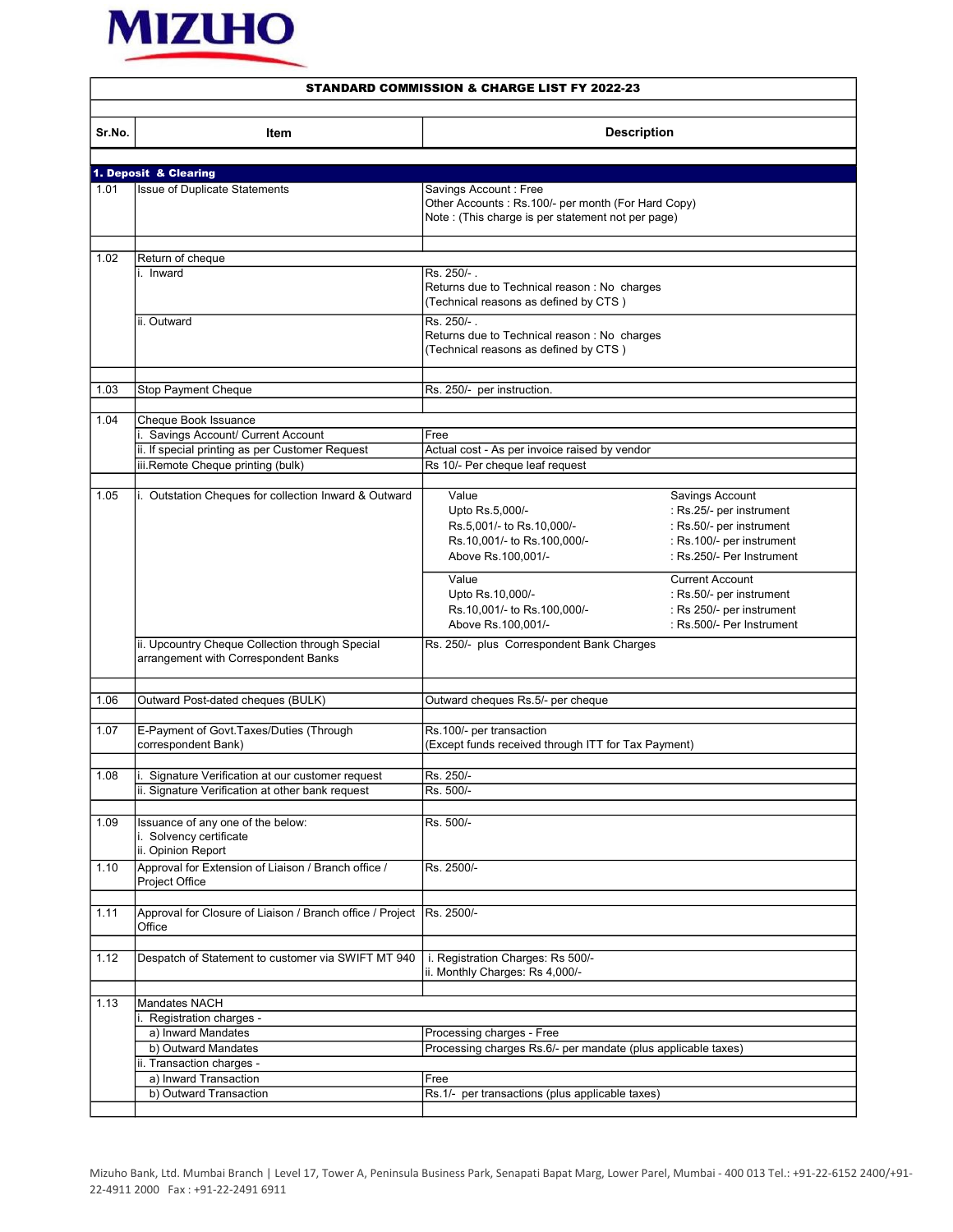

|        | SIANDARD COMMISSION & CHARGE LISI FT 2022-23                                                                  |                                                                                                  |  |
|--------|---------------------------------------------------------------------------------------------------------------|--------------------------------------------------------------------------------------------------|--|
| Sr.No. | Item                                                                                                          | <b>Description</b>                                                                               |  |
| 1.14   | Safe keeping of documents other than Cheques                                                                  | Rs. 1000/- per month or part thereof                                                             |  |
|        |                                                                                                               |                                                                                                  |  |
| 1.15   | FDI Form submission charges                                                                                   | Rs.5000/- per report                                                                             |  |
| 1.16   | Cash Deposit Service at Partner Bank Branches                                                                 | As per Arrangement                                                                               |  |
| 1.17   | Cash Withdrawal Service at Partner Bank Branches                                                              | As per Arrangement                                                                               |  |
|        | 2. Local & Foreign Remittance                                                                                 |                                                                                                  |  |
|        |                                                                                                               |                                                                                                  |  |
| 2.01   | Issue of Inland drafts (Demand Drafts)                                                                        | 0.25% (Min 100/- Max 10000/-)                                                                    |  |
| 2.02   | Stop payment / cancellation/Revalidation of<br>Draft/ Pay Order                                               | Rs. 250/-                                                                                        |  |
| 2.03   | Issue of Banker's Cheque                                                                                      | 0.05% Minimum Rs. 50/- Maximum Rs. 10,000/-                                                      |  |
|        |                                                                                                               |                                                                                                  |  |
| 2.04   | i. Issuance of Foreign Currency Draft<br>ii. Collection of Foreign Currency Draft                             | 0.25 % (Min. Rs. 300/-)<br>0.0625 % (Min. Rs. 500/-)                                             |  |
|        |                                                                                                               |                                                                                                  |  |
| 2.05   | Cancellation of Foreign Currency Draft                                                                        | Rs. 500/-                                                                                        |  |
| 2.06   | Remittances                                                                                                   |                                                                                                  |  |
|        | i. NEFT                                                                                                       | Free                                                                                             |  |
|        | ii. RTGS                                                                                                      | Free                                                                                             |  |
|        | iii. Foreign Outward remittance (other than Import                                                            | Flat Rs. 1000/- per transaction                                                                  |  |
|        | Payments)                                                                                                     | Plus SWIFT charges<br>Plus actual Foreign Bank Charges outside India if on account of Applicant. |  |
|        |                                                                                                               |                                                                                                  |  |
| 2.07   | Foreign Inward remittance                                                                                     | i. If the Charges are to be debited in Rs:                                                       |  |
|        | (Including third party remittances)                                                                           | 0.50% of the Inward Remittance amount                                                            |  |
|        | (No charges for Inwards pertaining to Loan Drawdown/                                                          | (Min. Rs.500/- Max.Rs.5000/-)                                                                    |  |
|        | Buyer's Credit/ ECB Loan)                                                                                     | ii. If the Charges are to be Claimed in FCY :                                                    |  |
|        | Important -<br>For Detailed Description Please Refer To Point No-8 Notes                                      | USD 50 Flat.                                                                                     |  |
|        |                                                                                                               | iii. If Beneficiary is having account with Mizuho Bank:<br>Rs 500/- Flat plus Taxes              |  |
|        |                                                                                                               | Note: All credit recevied by MT 202 for our customer, will be charged as per point               |  |
|        |                                                                                                               | number iii.                                                                                      |  |
|        |                                                                                                               |                                                                                                  |  |
| 2.08   | Duplicate F I R C charges / NOC charges for Inward                                                            | i. Duplicate FIRC - Rs.1000/-                                                                    |  |
|        | Remittances other than Capital Infusion                                                                       | ii. NOC / Inward Remittance certificate - Rs.500/-                                               |  |
|        |                                                                                                               |                                                                                                  |  |
| 2.09   | <b>Charges for Virtual Account Service</b>                                                                    | One Time Virtual Account Service Set Up Fee: Rs 2,000/-                                          |  |
| 2.10   | Supplier Credit Approval                                                                                      | Rs. 500/-                                                                                        |  |
|        |                                                                                                               |                                                                                                  |  |
| 2.11   | Import Payment                                                                                                |                                                                                                  |  |
|        | i.Direct Import Payment                                                                                       | 0.125% Min.Rs.1000/-                                                                             |  |
|        | For effecting remittance in case of documents received<br>directly by importers from overseas exporters/banks | Plus SWIFT Charges                                                                               |  |
|        | ii.For Advance Import Payment                                                                                 | 0.125% Min.Rs.1000/-                                                                             |  |
|        |                                                                                                               | Plus SWIFT Charges                                                                               |  |
|        |                                                                                                               |                                                                                                  |  |

## STANDARD COMMISSION & CHARGE LIST FY 2022-23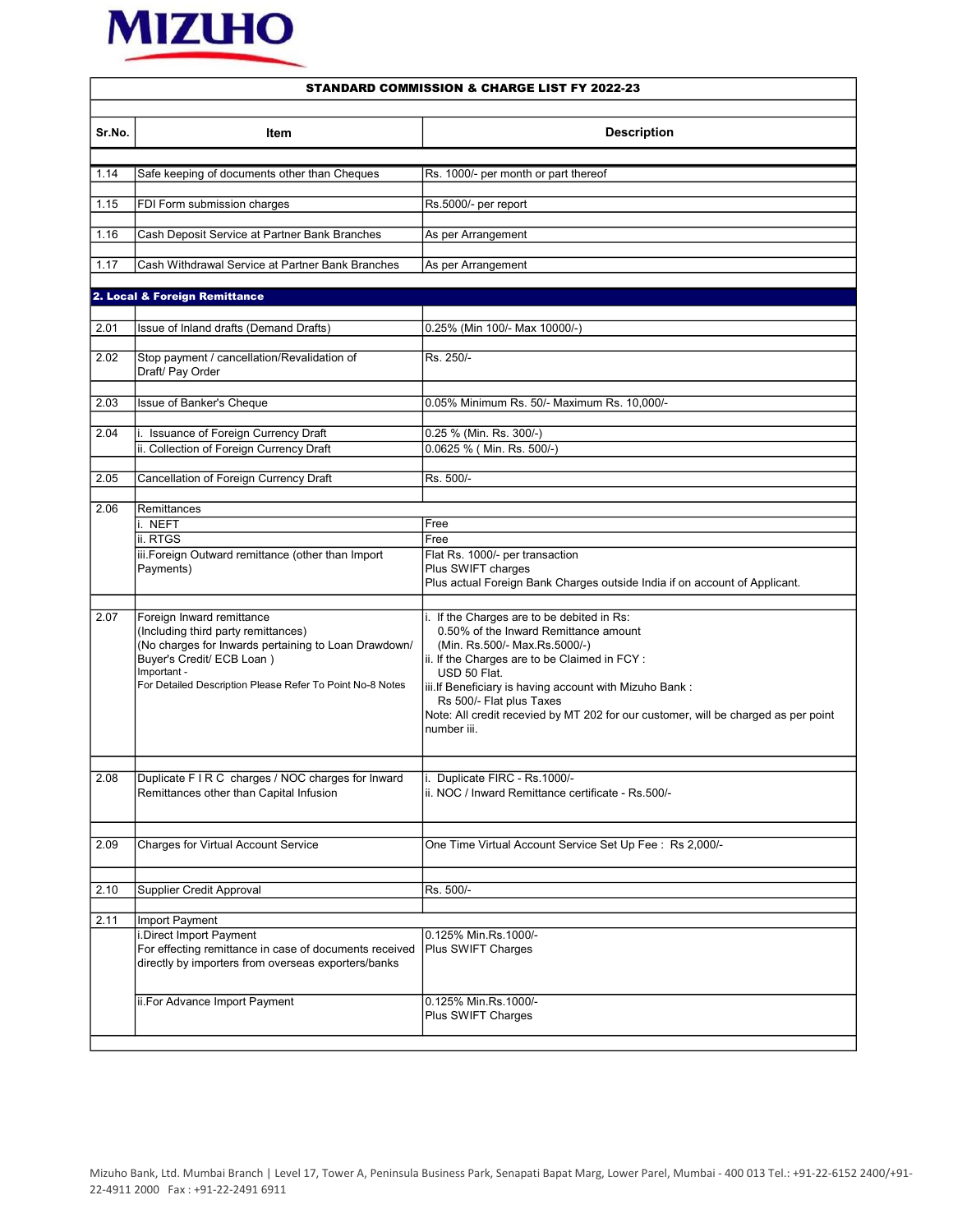

|        | <b>STANDARD COMMISSION &amp; CHARGE LIST FY 2022-23</b>                                                                                                                              |                                                                                                                                                                                                                                                                                                                                                                                                                                                                                                   |  |
|--------|--------------------------------------------------------------------------------------------------------------------------------------------------------------------------------------|---------------------------------------------------------------------------------------------------------------------------------------------------------------------------------------------------------------------------------------------------------------------------------------------------------------------------------------------------------------------------------------------------------------------------------------------------------------------------------------------------|--|
| Sr.No. | Item                                                                                                                                                                                 | <b>Description</b>                                                                                                                                                                                                                                                                                                                                                                                                                                                                                |  |
|        |                                                                                                                                                                                      |                                                                                                                                                                                                                                                                                                                                                                                                                                                                                                   |  |
|        | 3. Exports (Foreign/Inland)                                                                                                                                                          |                                                                                                                                                                                                                                                                                                                                                                                                                                                                                                   |  |
| 3.01   | Letters of Credit                                                                                                                                                                    |                                                                                                                                                                                                                                                                                                                                                                                                                                                                                                   |  |
|        | i. L/C Issuance Advising                                                                                                                                                             | i. Rs.1500/- if charges on account of beneficiary<br>ii. USD 75 if charges on account of applicant<br>(Note - If L/c in Foreign Currency other than USD then charges to be collected in the<br>currency of L/c equivalent to USD 75)                                                                                                                                                                                                                                                              |  |
|        | ii. L/C Amendment Advising                                                                                                                                                           | i. Rs. 750/- if charges on account of Beneficiary<br>ii. USD 30 if charges on account of applicant<br>(Note - If L/c in Foreign Currency other than USD then charges to be collected in the<br>currency of L/c equivalent to USD 30)                                                                                                                                                                                                                                                              |  |
|        | iii.L/C Confirmation                                                                                                                                                                 | 0.15 % for every quarter or part thereof (Min Rs 500/-)<br>Subject to prior arrangement                                                                                                                                                                                                                                                                                                                                                                                                           |  |
|        | iv.Transfer of L/C                                                                                                                                                                   | Rs. 2500/-                                                                                                                                                                                                                                                                                                                                                                                                                                                                                        |  |
|        |                                                                                                                                                                                      |                                                                                                                                                                                                                                                                                                                                                                                                                                                                                                   |  |
| 3.02   | Bills purchased / discounted / negotiated in :                                                                                                                                       |                                                                                                                                                                                                                                                                                                                                                                                                                                                                                                   |  |
|        | i. Foreign Currency Bill                                                                                                                                                             | Rs 2000/- Flat (if charges are on account of beneficiary)<br>If charges on applicant -<br>Inalnd Bill - Flat Rs 2000/-<br>Export Bill - Flat USD 50<br>Note:<br>i) If documents are in Foreign Currency other than USD then charges to be collected<br>in the currency of transaction equivalent to USD 50.00<br>ii) If charges have been recovered at the time of bill collection lodgement as per<br>(3.03) then no charges to be recovered at the time of purchase / discount /<br>negotiation |  |
|        | ii. Indian Rupee Bills (Local & Foreign)                                                                                                                                             | Rs 1000/- Flat (if charges are on account of beneficiary)<br>If charges on applicant -<br>Inalnd Bill - Flat Rs 1000/-<br>Export Bill - Flat USD 50<br>Note -<br>i) If documents are in Foreign Currency other than USD then charges to be collected<br>in the currency of transaction equivalent to USD 50<br>ii) If charges have been recovered at the time of bill collection lodgement as per<br>(3.03) then no charges to be recovered at the time of purchase / discount /<br>negotiation   |  |
| 3.03   | Bills collection(Local & Export Bills)<br>-Including Advance Export Bills                                                                                                            | 0.0625 % (Min 1000/-) If charges are on account of Beneficiary.<br>If charges on applicant -<br>Inalnd Bill - 0.0625 % (Min 1000)<br>Export Bill - 0.0625 % (MIN USD 50)<br>Note - If documents are in Foreign Currency other than USD then charges to be<br>collected in the currency of transaction subject to minimum commission equivalent to<br>USD 50.00<br>(To be collected upfront instead of at the time of settlement.)                                                                 |  |
| 3.04   | GR Waiver Certificate (Waiver for Export Declaration<br>/Shipping Bill Form)                                                                                                         | Rs.500/-                                                                                                                                                                                                                                                                                                                                                                                                                                                                                          |  |
| 3.05   | All overdue Export/Local Bill Pur/Dis/Collection where<br>proceeds are not received within 7 calendar days from<br>due date. (Except Non-despatch / Direct despatch<br>Export Bills) | Rs. 350/- per quarter                                                                                                                                                                                                                                                                                                                                                                                                                                                                             |  |
|        |                                                                                                                                                                                      |                                                                                                                                                                                                                                                                                                                                                                                                                                                                                                   |  |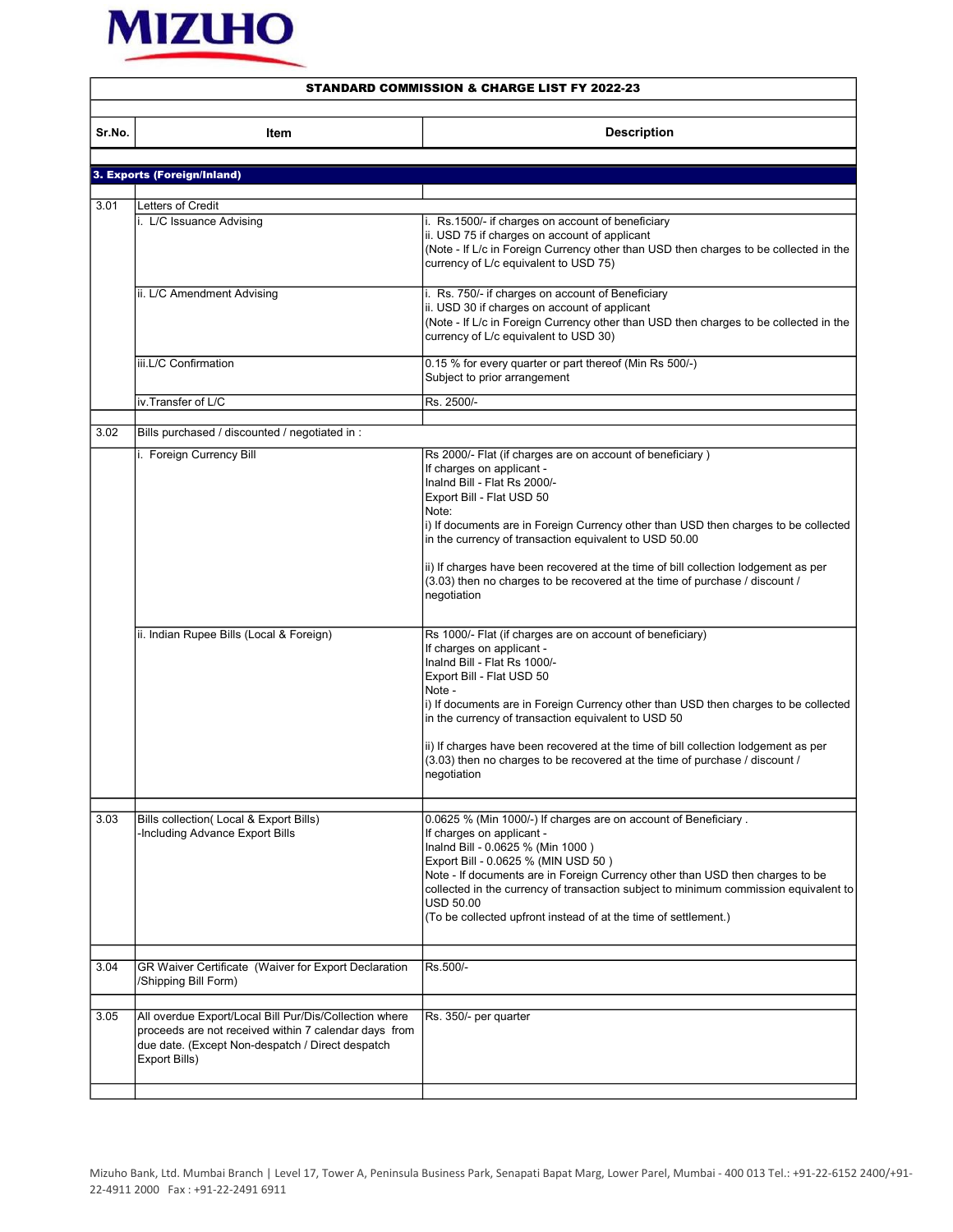

|        | <b>STANDARD COMMISSION &amp; CHARGE LIST FY 2022-23</b>                                                                                                                                                                                                   |                                                                                                                                                                                                                            |  |
|--------|-----------------------------------------------------------------------------------------------------------------------------------------------------------------------------------------------------------------------------------------------------------|----------------------------------------------------------------------------------------------------------------------------------------------------------------------------------------------------------------------------|--|
| Sr.No. | Item                                                                                                                                                                                                                                                      | <b>Description</b>                                                                                                                                                                                                         |  |
|        |                                                                                                                                                                                                                                                           |                                                                                                                                                                                                                            |  |
| 3.06   | Foreign Inward remittance towards exports<br>(No charges for Inwards pertaining to Loan Drawdown/<br>Buyer's credit )<br>Important - For Detailed Description Please Refer To Point No-iii. If Beneficiary is having account with Mizuho Bank:<br>8 Notes | i. If the Charges are to be debited in Rs:<br>0.50% of the Inward Remittance amount (Min. Rs.500/- Max.Rs.5000/-)<br>ii. If the Charges are to be Claimed in FCY : USD 50 Flat<br>Rs 500/- Flat plus Taxes                 |  |
| 3.07   | Interest to be charged to banks for overdue payments<br>(When already acceptance received by L/c issuing bank) (MCLR for 1 year to be used)<br>and not paid on due date)<br>Note - If L/c is silent                                                       | Applicable bench mark rate + 2%                                                                                                                                                                                            |  |
|        | 4. Imports (Foreign/Inland)                                                                                                                                                                                                                               |                                                                                                                                                                                                                            |  |
| 4.01   | Opening of Foreign or Local LC & Revolving LC<br>i. Commitment charges<br>ii. Usance charges                                                                                                                                                              | 1.2 % p.a. Min Rs 1000/- + SWIFT/SFMS Charges<br>Usance 1.2% pa Min Rs 1000/- for Local as well as Foreign LC.<br>No usance charges for sight LC. No settlement charges                                                    |  |
| 4.02   | Amendment of Foreign or Local LC & Revolving LC<br>i. Amendment of Validity, Tenor of LC or Amount of<br>L/C<br>ii. Amendment other than extn. of Validity or                                                                                             | Same as issuance charges + SWIFT/SFMS Charges<br>Min. Rs 1000/-<br>Rs. 1000/- + SWIFT/SFMS Charges                                                                                                                         |  |
|        | enhancement of Tenor of the Bill of Exchange<br>iii. For revival of expired L/C where liability is not<br>reversed in our books                                                                                                                           | Revival Commission - Rs.1,000/-<br>Plus Commitment from date of expiry to the validity date of the revived L/C to be<br>recovered as per 4.02 (i) above - Plus SWIFT/SFMS Charges                                          |  |
|        | iv. Charges for Delivery Order                                                                                                                                                                                                                            | Rs 1000/-                                                                                                                                                                                                                  |  |
| 4.03   | Commission on Import / Inland bills<br>Not under L/C<br>i. Foreign bill<br>ii. Rupee bills                                                                                                                                                                | 0.25% Min. Rs. 1000/-<br>0.50% Min. Rs. 1000/-                                                                                                                                                                             |  |
| 4.04   | Interest from the date of Debit to Nostro A/C to the date Applicable Interest Rate (As per RBI / FEDAI Rules)<br>of payment received from customer                                                                                                        |                                                                                                                                                                                                                            |  |
| 4.05   | Discrepancy Charges : (under L/C)<br>Import Documents<br><b>Local Documents</b><br>To be mentioned in L/C.                                                                                                                                                | USD - 80<br><b>EUR - 65</b><br>JPY - 8,500<br>GBP - 55<br>SGD - 100<br>THB - 2,500<br><b>CHF - 80</b><br><b>CNY - 500</b><br>Rs - 2,000/-<br>For any other Currency equivalent to USD 80<br>(To be deducted from proceeds) |  |
| 4.06   | Stand By Letter of Credit [LC]                                                                                                                                                                                                                            |                                                                                                                                                                                                                            |  |
|        | i) Issuance of Stand By LC                                                                                                                                                                                                                                | 2 % Per Annum (min Rs 1000/-) or subject to approval<br>Plus SWIFT/SFMS Charges                                                                                                                                            |  |
|        | ii) Amendment of Amount, Expiry date and Tenor for<br>StandBy LC                                                                                                                                                                                          | Same as issuance (Min Rs. 1000/-)<br>Plus SWIFT/SFMS Charges                                                                                                                                                               |  |
|        | iii) Amendment for other than amount and date for<br>StandBy LC                                                                                                                                                                                           | Rs.1000/-<br>Plus SWIFT/SFMS Charges                                                                                                                                                                                       |  |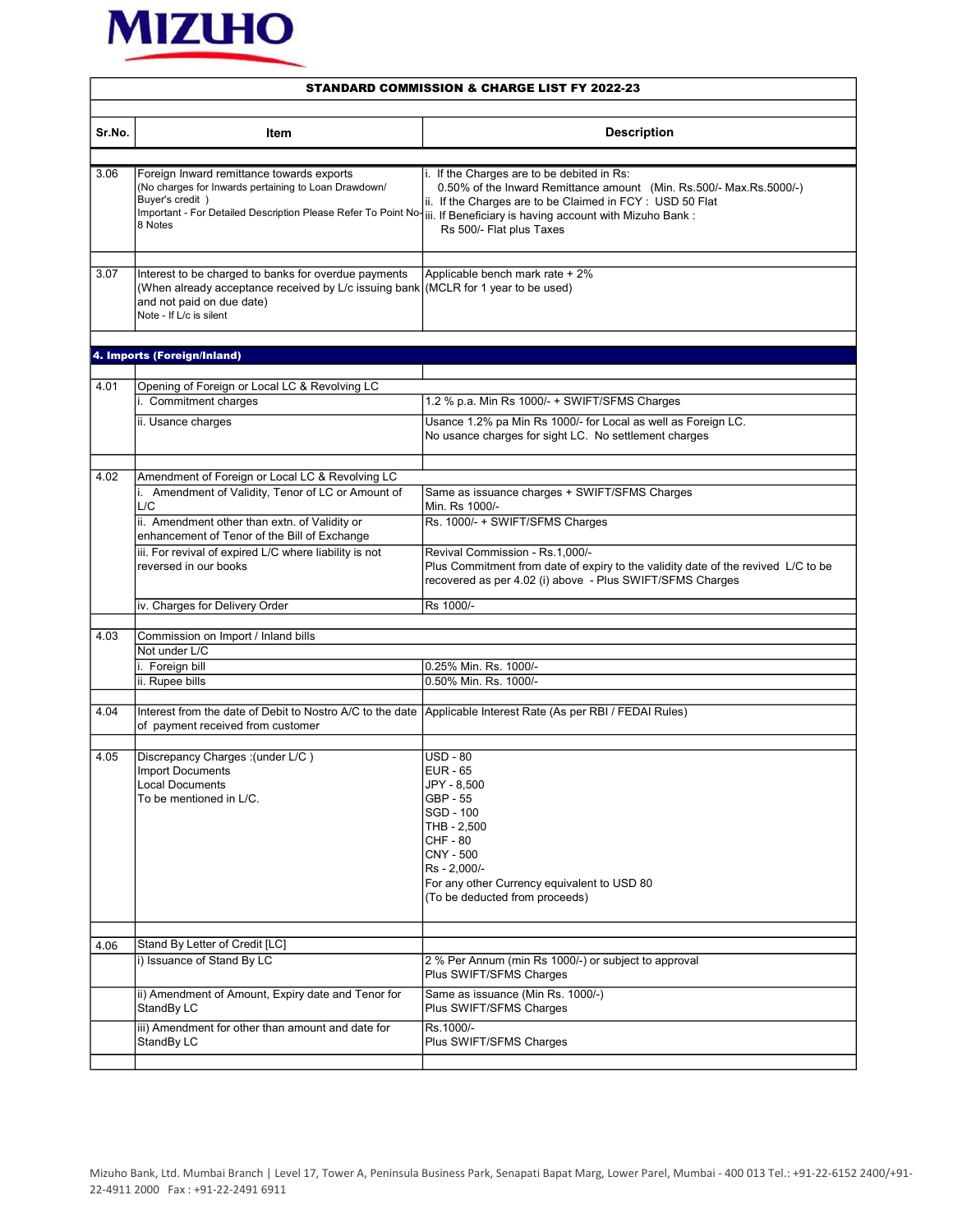

| Sr.No. | Item                                                              | <b>Description</b>                                                                                 |  |
|--------|-------------------------------------------------------------------|----------------------------------------------------------------------------------------------------|--|
|        |                                                                   |                                                                                                    |  |
| 4.07   | Handling of Unaccepted/Unsettled Bills under LC and<br>Collection | Rs.1000/-                                                                                          |  |
|        |                                                                   |                                                                                                    |  |
| 4.08   | <b>Shipping Guarantee</b><br>i) Issuance of Shipping Guarantee    |                                                                                                    |  |
|        |                                                                   | 2% p.a. (or subject to Prior Arrangement)<br>(subject to minimum Rs. 1000/-)                       |  |
|        | ii) Amendment of Amount & Expiry date of Shipping                 | Same as issuance                                                                                   |  |
|        | Guarantee                                                         | (Min Rs. 1000/-)                                                                                   |  |
|        | iii) Amendment for other than Amount and Expiry date              | Rs 1000/-                                                                                          |  |
|        | of Shipping Guarantee                                             |                                                                                                    |  |
|        |                                                                   |                                                                                                    |  |
|        | <b>5. Guarantees</b>                                              |                                                                                                    |  |
| 5.01   | Guarantees                                                        |                                                                                                    |  |
|        | i. Guarantee Issuance Advising                                    | i. Rs.1500/- if charges on account of Beneficiary<br>ii. USD 75 if charges on account of Applicant |  |
|        | ii. Guarantee Amendment Advising                                  | i. Rs. 750/- if charges on account of Beneficiary<br>ii. USD 30 if charges on account of Applicant |  |
|        |                                                                   |                                                                                                    |  |
| 5.02   | Performance Guarantee                                             | 2% p.a. part thereof (or subject to prior arrangement)                                             |  |
|        |                                                                   | (subject to minimum Rs. 1000/-)                                                                    |  |
|        |                                                                   | Note: i. Fraction of month to be treated as full month.<br>ii. Stamp duty on actuals               |  |
|        |                                                                   | [Additional charges on Actuals If issued through Correspondent Bank]                               |  |
|        |                                                                   |                                                                                                    |  |
| 5.03   | Other than Performance Guarantee                                  |                                                                                                    |  |
|        |                                                                   | 3% p.a. part thereof (or subject to prior arrangement)<br>(subject to minimum Rs. 1000/-)          |  |
|        |                                                                   | Note: i. Fraction of month to be treated as full month.                                            |  |
|        |                                                                   | ii. Stamp duty on actuals                                                                          |  |
|        |                                                                   | [Additional charges on Actuals If issued through Correspondent Bank]                               |  |
|        |                                                                   |                                                                                                    |  |
| 5.04   | Amendments:                                                       |                                                                                                    |  |
|        | i. Other than Amount and Period                                   | Rs. 500/-                                                                                          |  |
|        |                                                                   | [Additional charges on Actuals If issued through Correspondent Bank]                               |  |
|        | ii. For Amount / Period Amendment                                 | Same As Issuance (Min. Rs.1000/-)                                                                  |  |
|        |                                                                   | [Additional charges on Actuals If issued through Correspondent Bank]                               |  |
|        |                                                                   |                                                                                                    |  |
| 5.05   | Issuance of Guarantee backed by Counter Guarantee                 | Subject to prior arrangement, minimum USD 150, YEN 17000, EUR 130 or                               |  |
|        | from HO/Branch or other Bank                                      | Rs. 11,000/- depending upon the currency of the Guarantee, or equivalent in case                   |  |
|        | (Foreign Guarantee)                                               | Guarantee issued in other currency                                                                 |  |
|        |                                                                   | Note: Stamp Duty on Actuals                                                                        |  |
|        |                                                                   |                                                                                                    |  |
| 5.06   | Amendment of Guarantee backed by Counter                          | Subject to prior arrangement, minimum USD 100, YEN 11,000, EUR 90 or                               |  |
|        | Guarantee (No. 5.05 above) for Period and Amount                  | Rs. 7,500/- depending upon the currency of the Guarantee, or equivalent in case                    |  |
|        |                                                                   | Guarantee issued in other currency                                                                 |  |
|        |                                                                   | Note: Stamp Duty on Actuals                                                                        |  |
|        |                                                                   |                                                                                                    |  |
| 5.07   | Amendment of Guarantee backed by Counter                          | Subject to prior arrangement, minimum USD 100, YEN 11,000, EUR 90 or                               |  |
|        | Guarantee (No. 5.05 above) for other than Amount and              | Rs. 7,500/- depending upon the currency of the Guarantee, or equivalent in case                    |  |
|        | Period                                                            | Guarantee issued in other currency                                                                 |  |
|        |                                                                   | Note: Stamp duty on actuals                                                                        |  |
|        |                                                                   |                                                                                                    |  |
| 5.08   | Duplicate Guarantee Issuance                                      | Rs. 1000/-                                                                                         |  |
|        |                                                                   |                                                                                                    |  |

## STANDARD COMMISSION & CHARGE LIST FY 2022-23